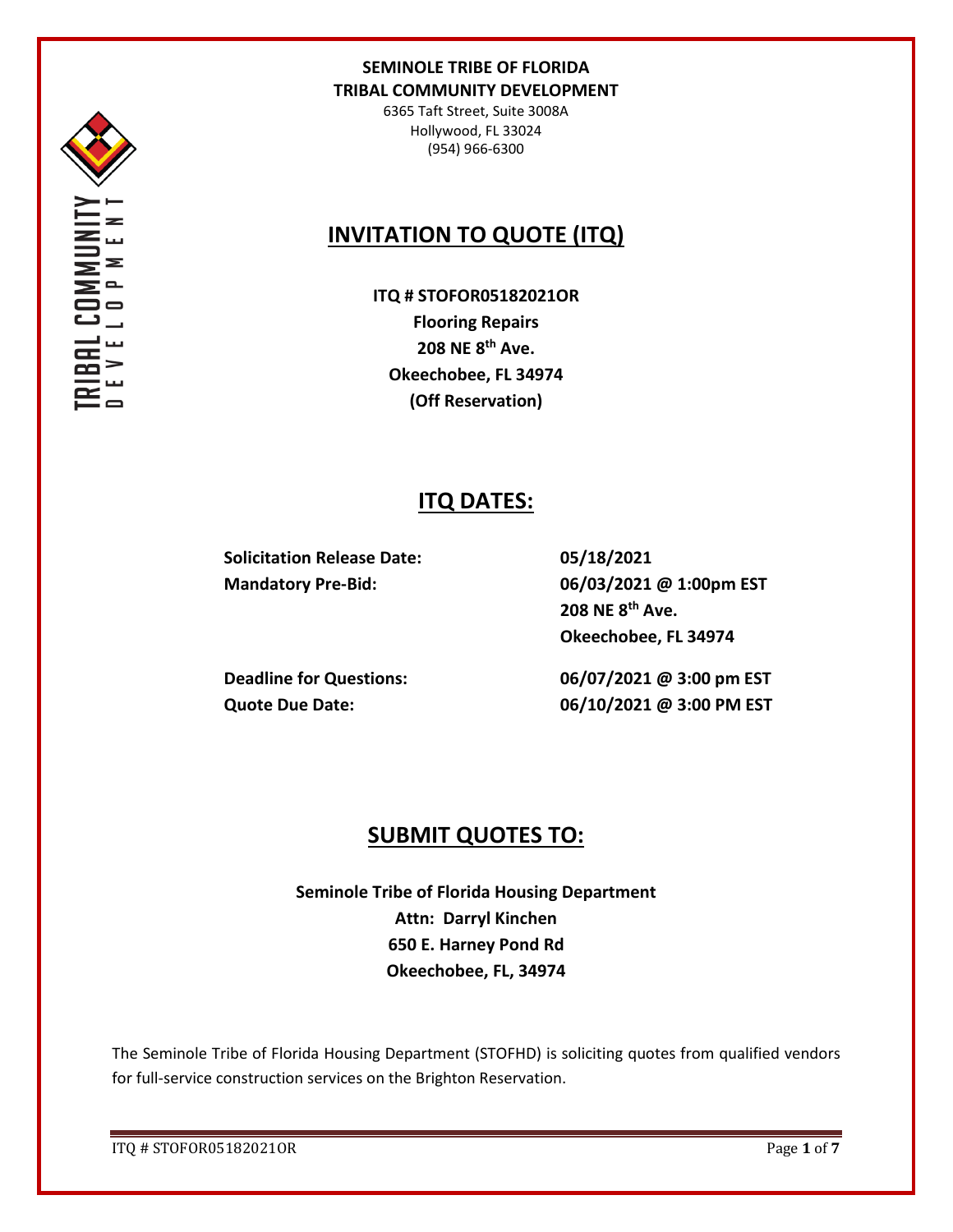6365 Taft Street, Suite 3008A Hollywood, FL 33024 (954) 966-6300

# **SECTION 1: INTRODUCTION AND INSTRUCTIONS**

#### **1.0 INTRODUCTION**

This ITQ provides prospective firms with sufficient information to enable them to prepare and submit quotes to the Seminole Tribe of Florida Housing Department (STOFHD) for The STOFHD is initiating this competitive ITQ to qualified Vendors who are in the business of providing General Contractor Services, capable of completing numerous job functions/services in a timely manner and therefore, seeks to enter into an Agreement with that Vendor.

#### **1.1 INSTRUCTIONS**

This Invitation To Quote (ITQ) contains the instructions governing the quotes to be submitted and the material to be included therein; as well as any mandatory requirements that must be met to be eligible for consideration. All requests for clarification and/or any additional questions regarding this ITQ must be submitted via email to: DarrylKinchen@semtribe.com

 Seminole Tribe of Florida Housing Department ATTN: **Darryl Kinchen**

 **650 E. Harney Pond Rd Okeechobee, FL, 34974**

A mandatory pre-bid meeting at the home is scheduled for **Thursday, 06/03/2021 at 1:00PM** 

**Only those signed & emailed quotes received in this Brighton Housing Department office on or before the Due Date and time will be eligible for consideration. Any quote received after the Due Date and time, regardless of the method of delivery, will be discarded**.

The STOFHD hereby notifies all bidders that if your quote is selected, you will be required to enter into a formal contract with the Seminole Tribe of Florida for the services you are bidding. You will also be required to meet all company vendor, insurance and certification requirements.

The STOFHD reserves the right to reject any or all quotes, to waive formalities or informalities, and to award contract, either in whole or in part. The right is also reserved to select minority vendors and/or vendors with tribal member ownership.

All quotes submitted become the property of STOFHD upon receipt. The content of all quotes shall be kept confidential.

ITQ # STOFOR05182021OR Page **2** of **7**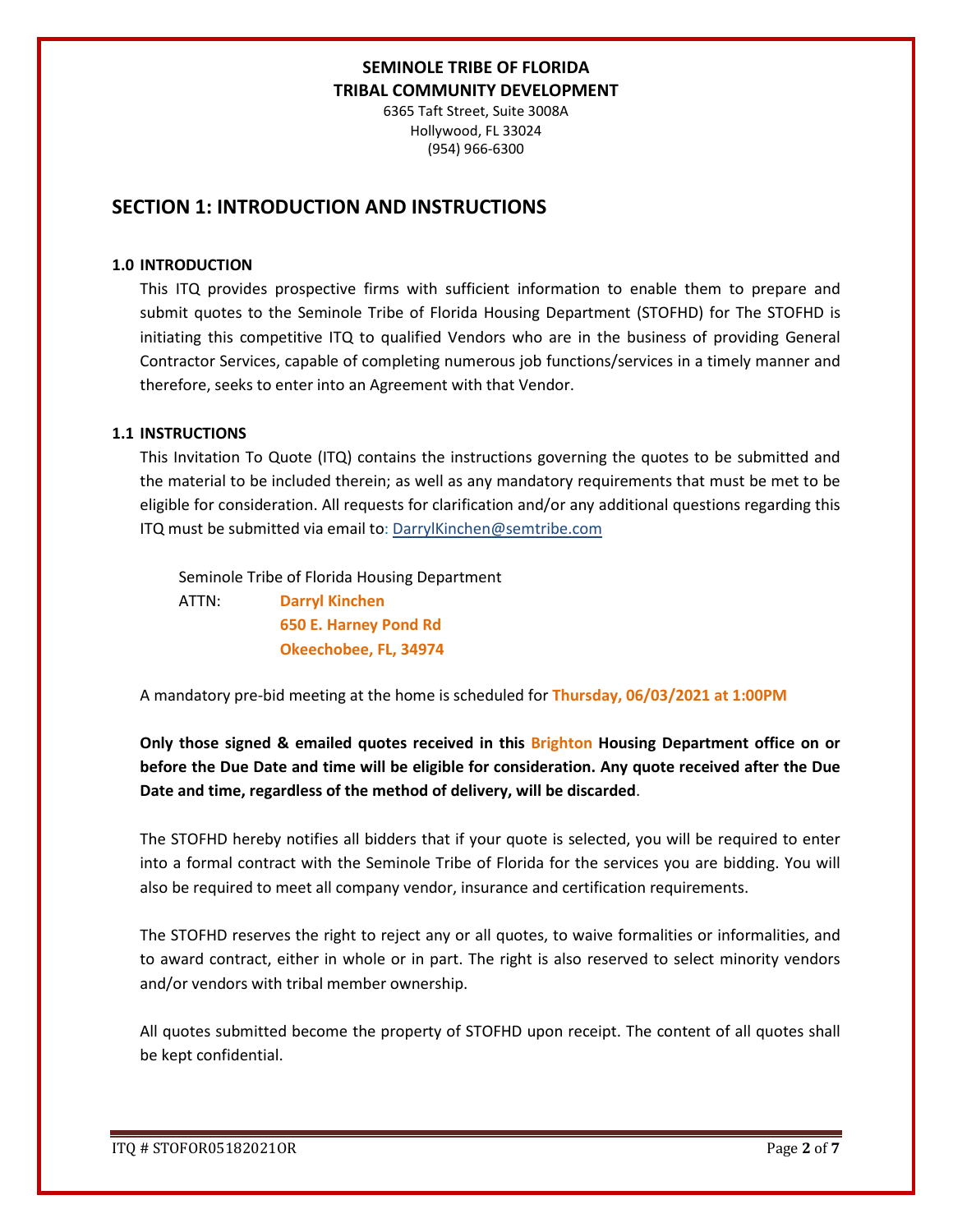6365 Taft Street, Suite 3008A Hollywood, FL 33024 (954) 966-6300

# **SECTION 2: GENERAL REQUIREMENTS**

### **2.0 OBJECTIVE**

The objective of this ITQ is to provide sufficient information to enable qualified Respondents to submit written quotes. This ITQ is neither a contractual offer nor a commitment to purchase any products or services. All information contained in the quote must be legible. Any and all corrections and or erasures must be initialed. **Each quote shall be signed in ink by an authorized representative of the respondent**. The contents of the quote submitted by the successful respondent of the ITQ may become part of the contract awarded as a result of this solicitation.

#### **2.1 SCOPE OF WORK (SOW)**

The Scope-of-Work ("SOW") contained in the Attachments describes the services expected for a Contractor to provide the STOFHD. Respondent must ensure that all such services contained in the SOW are provided for in every particular and shall meet or exceed the level of quality, availability, features, functionality, frequency, accuracy, and performance.

The silence of specifications or requirements as to any detail contained in this document or any of the attachments or exhibits, or the apparent omission from any specifications or requirements, or a detailed description concerning any point, shall be regarded as meaning that only the best commercial practices shall prevail and that only material and workmanship of the finest quality are to be used. All interpretations of the Scope of Work shall be made on the basis of this statement.

#### **2.3 NOTIFICATION**

Each respondent submitting a quote in response to this ITQ will be notified in writing as to acceptance or rejection of their quote. Release of notification letters should be within sixty (60) days of the quote submission date. STOFHD reserves the right to delay this action if it is deemed to be in the best interests of STOFHD.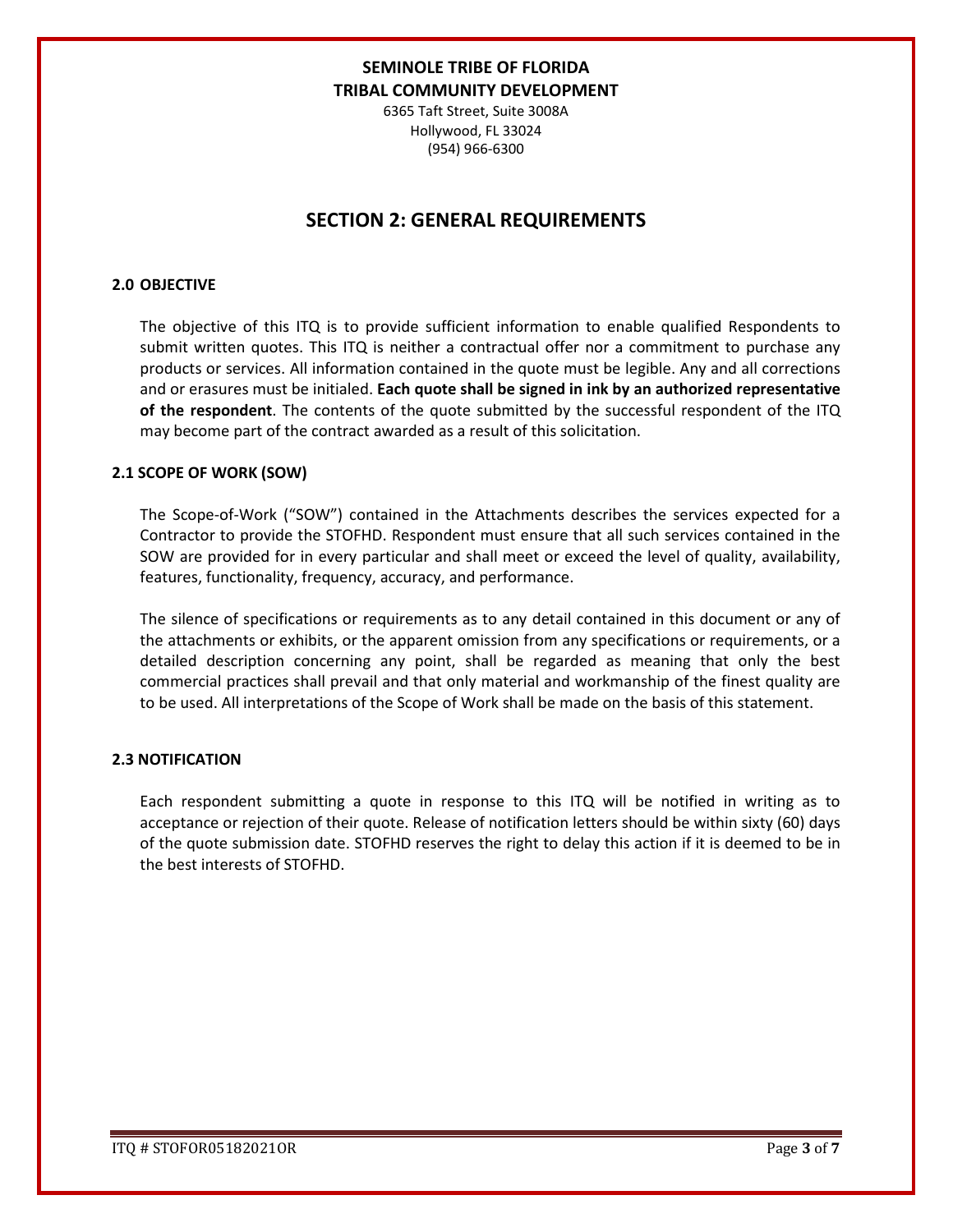6365 Taft Street, Suite 3008A Hollywood, FL 33024 (954) 966-6300

# **Housing Standardized Request for Repairs/Construction**

### **Bathroom:**

- All wood cabinets are required at all times, when like for like is stated if current cabinet is particle board, include in the bid the price to replace with all wood
- Dur-rock on walls in the shower or tub area
	- o All joints, corners and around windows must be sealed with red guard
	- o Extend the Dur-rock 2' on all sides beyond the shower or tub
- Shower floor mortar bed, no foam or any other products should be used
	- o Minimum 2-4% pre-slope
- Liner should be water tested for 24 hours
	- o Minimum 6 inches
- All floor tile should be slip/skid resistant
- Shower floor tile should be a maximum of 2x2 mesh
- Provide backing for all walls inside tub/shower area between 32" and 38"
- Faucets should be Kohler or Delta
- From shower diverter to shower head piping must be copper tubing and copper fittings o Secure the diverter and pipe fittings securely
- When tiling the walls extend 2 feet passed the shower or tub
- ADA bathroom the entire bathroom must be tile a minimum of 4 feet
- All toilets must be Kohler highline
- All exhaust must be vented through the roof or soffit
	- o The exhaust fan and light for the bathroom must be on the same switch
- All paint must be high gloss

### **Kitchen:**

- All wood cabinets are required at all times, when like for like is stated if current cabinet is particle board, include in the bid the price to replace with all wood.
- All sinks should be deep double drop in sinks
- Faucets should be Delta with a pull out spray hose
- Moisture resistant (purple) drywall
- Cabinet screws should be a minimum of  $2 \frac{1}{2}$  inches
	- o Efforts should be made to find a stud
- If drywall is removed from floor to ceiling, blocking must be provided for upper and lower cabinets

All microwave and kitchen hoods must be exhausted outside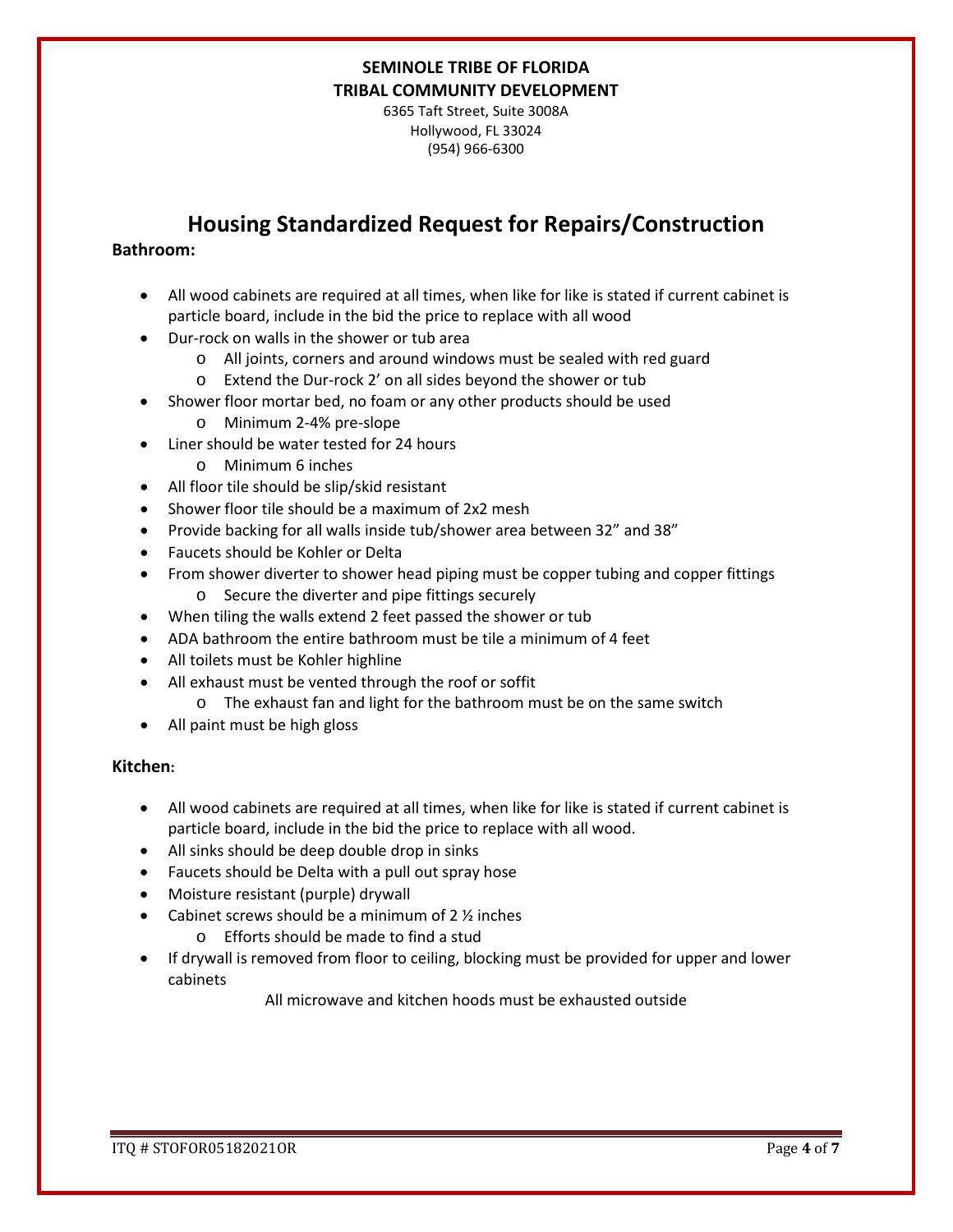6365 Taft Street, Suite 3008A Hollywood, FL 33024 (954) 966-6300

### **Mechanical/HVAC:**

- All AC units must be installed on a metal stand with a secondary pan and connect float switch
- A primary float switch must be installed and connected
- When replacing duct work all joints and seams must be taped and mastic
- All new HVAC units must be a minimum of 16 seer
- All flexible ducts must be a minimum of R8 R-value
- All disconnects should be the pull type non-fuse
- Rheem, Goodman, Night and Day units preferred
- Caulk around all AC vents
- Keyed lockout caps must be on all units

### **Water Heaters:**

- GE brand, replaced like for like gallon size
- Drain pan required
- TRV piped to the outside
- All water heaters should have a separate shut off switch
- New code required Energy conservation code chapter 4
- Heat traps are mandatory

### **General Notes:**

- Schedules must be submitted with all bids and updated any time there is a change
- Contractors are expected to work Monday-Friday, 8:00am-5:00pm unless otherwise specified by the project manager
- When installing new drywall in bedroom, living room etc., backing must be provided for TV's being mounted on the wall
- Place a chase and an outlet at the same area where backing is located
- Seal all recess lighting, caulk the lights to the ceiling
- Caulk around all exterior lights
- All exterior light fixtures must be LED
- Any penetration that are made through the wall to the exterior must be caulked or sealed
- Any new gutters must have leaf guard
- Any roof repairs/replacement must follow Miami-Dade standards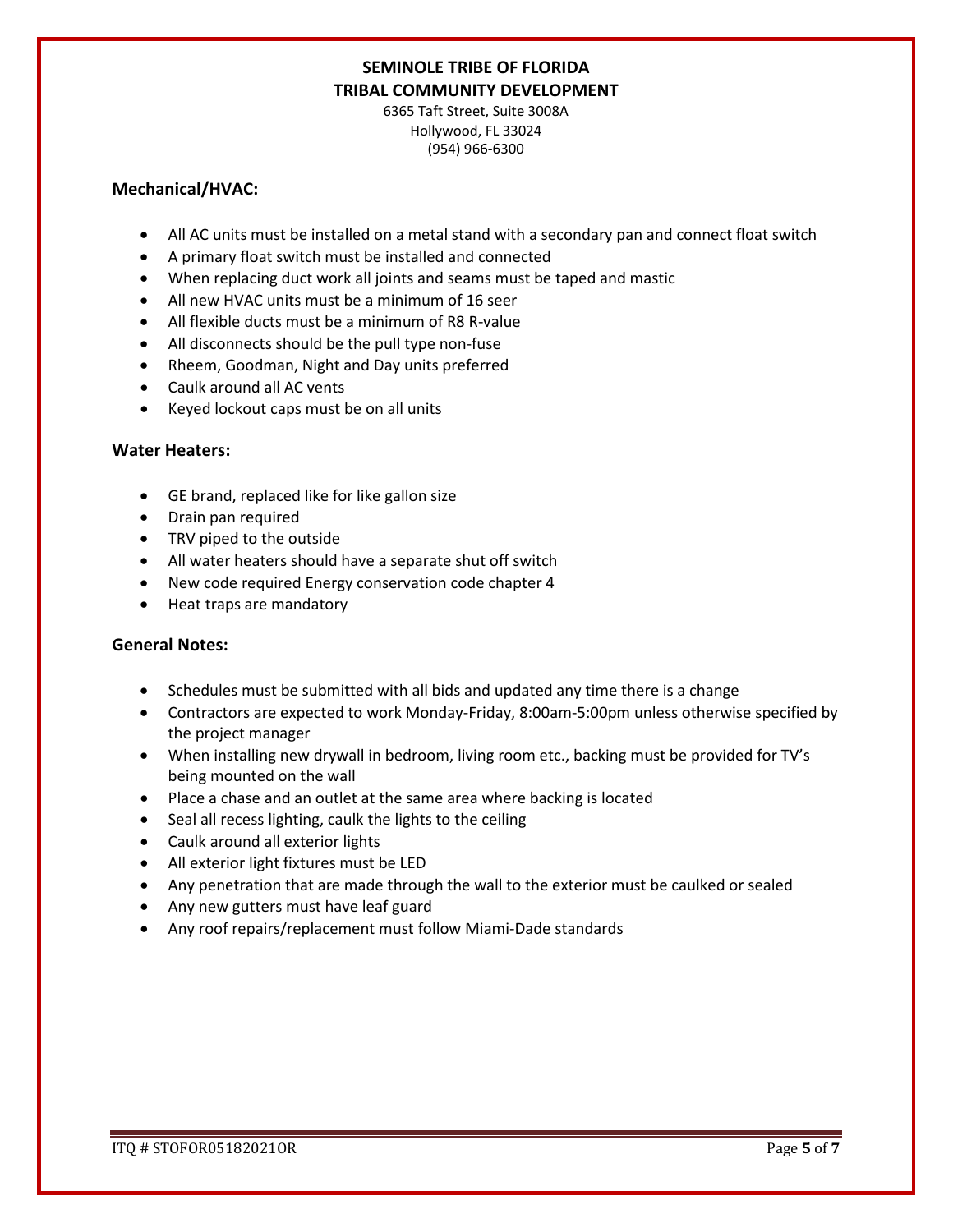6365 Taft Street, Suite 3008A Hollywood, FL 33024 (954) 966-6300

# **Scope of work Flooring Repairs**

- Supply all labor and materials.
- All materials being installed shall be of equivalent make/model to the original material being removed. (Unless it has first been approved by the Housing Department)
- All work performed shall be as per code(s).
- **Schedule of Values and proposed Schedule shall be submitted with proposals.**
- Supply all drawings/prints and any other documentation needed by the Building Department.
- Clean up jobsite daily and before the final inspection of the completed job.
- Call the Building Department & Housing Department for all inspections, before and during the installation process. (Darryl Kinchen 954-279-4784)
- Contact Housing Department for final inspection, prior to leaving the jobsite.

### **General**

- Contractor shall remove vinyl plank flooring throughout home excluding master bath.
- Contractor shall provide new vinyl plank flooring (like for like). TM shall make selection of color & pattern from samples provided by awarded contractor.
- Remove existing damaged substrate in kitchen, dining, breakfast nook, laundry, guest hall, guest bath and at door thresholds remove base cabinets & reinstall as needed.
- Carpet & padding reinstallation shall be included to make repairs into bedrooms.
- Contractor shall inspect water lines verify leaks & repair if necessary. Replace damaged insulation and or missing moisture barrier on entire home.
- Contractor shall replace or repair possible damaged floor joists, scabs shall be a minimum of 3 feet beyond damaged area each way.
- Contractor shall install blocking between joists at edge of existing substrate and new material to be installed and at all joints if T&G material not used.
- Substrate shall be glued & nailed or glued & screwed to joists 6 inches on the edges 8 inches in the field.
- Clean and prepare surfaces to receive new flooring.
- Contractor shall install flooring per manufactures specifications.
- Contractor shall remove and reinstall new matching base and quarter round as needed painted to match existing.
- Remove and dispose debris from the job site
- Clean work and affected areas.